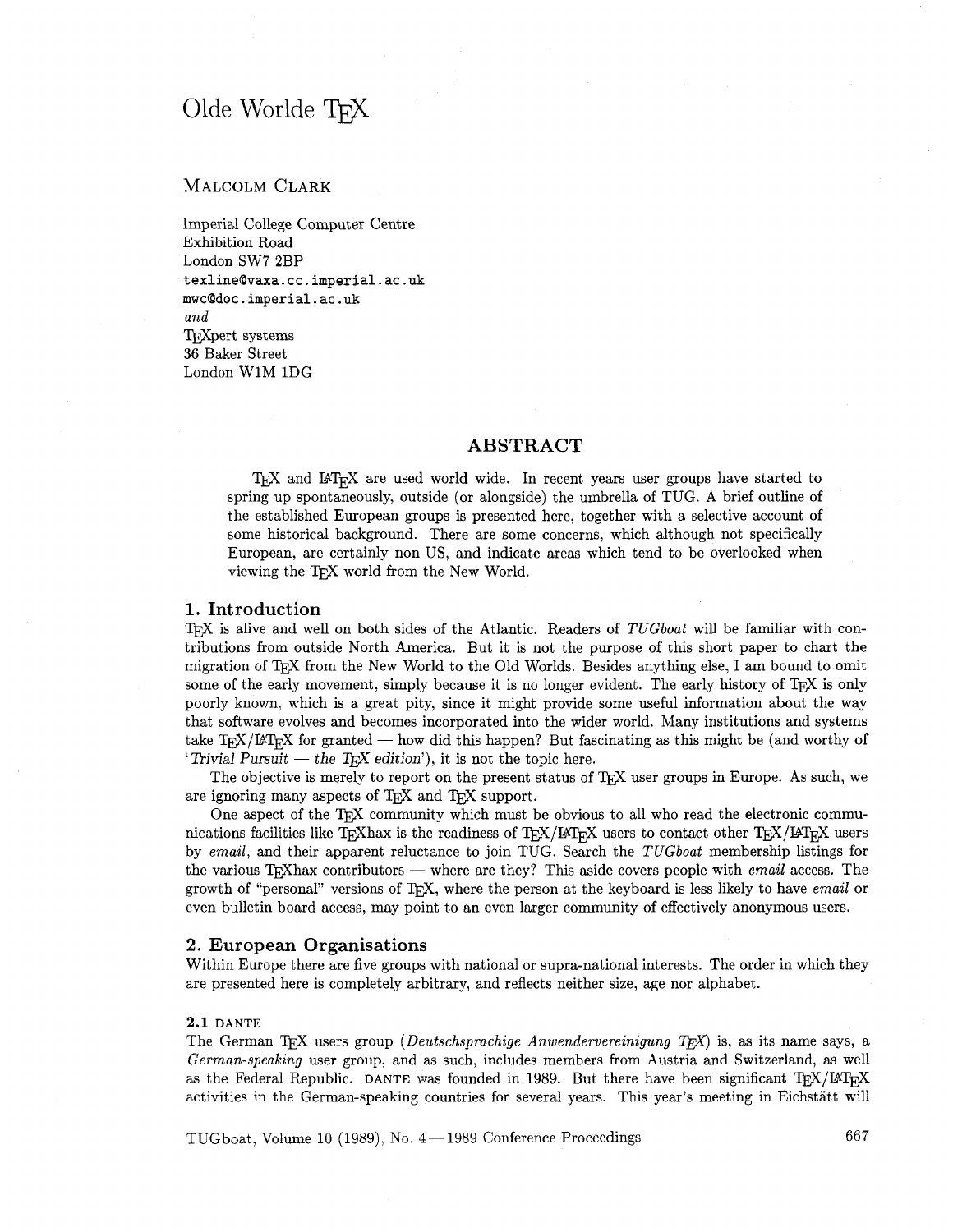be the eighth annual meeting of German T<sub>EX</sub> users, and closely follows T<sub>E</sub>X89, the fourth European TFX Conference, to be held in Karlsruhe (quite independently, in September). We might also note that Frank Mittelbach was awarded the Knuth Scholarship for his work with IAT<sub>F</sub>X, as well as Hubert Partl's work in customising IAT<sub>R</sub>X to the various regional requirements within the DANTE catchment. DANTE promises to be very active and to promote the use of T<sub>E</sub>X in a very wide sense. One of their proposals is to provide  $T_{\rm F}X/\mu T_{\rm F}X$  courses in German (not before time!) and even to distribute a copy of Klaus Thull's public domain T<sub>R</sub>X (for the IBM/clone-pc) to every school in the area - principally for use by teachers. There is also a proposal to produce a 'newspaper', which it is intended will appear at the Eichstätt meeting in October.

The contributions of the German-speaking T<sub>F</sub>X users includes Norbert Schwartz' excellent introductory text to T<sub>E</sub>X (1988), and Reinhard Wonneberger's extremely useful 'compact' LAT<sub>E</sub>X book (1988). Several other books are beginning to appear.

A common feature of most of the groups is the use of list servers. The list server which is operated from Heidelberg is a useful feature of DANTE'S activity, enabling the electronic transmission of a large amount of public-domain TEXware.

#### 2.2 GUTenberg

*Groupe (francophone) des Utilisateurs de TEX* is a little older than DANTE. Again, activity in France is nothing new. The second European TEX conference was held in Strasbourg in 1986, and Jacques Désarménien of Strasbourg is well known for his work in incorporating French hyphenation and national characters into T<sub>F</sub>X, since before 1984. GUTenberg was constituted on September 23rd 1988, but before that time an unofficial group did exist, and organised a number of meetings, including one entitled ''W et les Sciences Humaines" (Paris, 1987). In fact GUTenberg traces its origins back to 1984, following a suggestion from Jacques André. The focus of GUTenberg appears to be Paris rather than Strasbourg. Both GUTenberg meetings (in 1988 and 1989) have been in Paris, but next year's meeting will be in Toulouse. Both Paris meetings were well attended and included many participants from the academic, research and commercial world. One of the encouraging features of GUTenberg membership is the support from the commercial sector (indicating that pragmatic concerns can be accommodated from within  $T_{F}X/UT_{F}X$ ).

Although this apparently emphasises an exclusively French component to GUTenberg, it does include the other parts of the French-speaking world, like Switzerland, Belgium and Quebec. Michael Ferguson's ML-T<sub>E</sub>X (Multilingual T<sub>E</sub>X), which greatly eases the use of national characters and hyphenation, is a Canadian development which was wide applicability both outside and within the Frenchspeaking world. GUTenberg is empowered to distribute VMS, UNIX and MVS implementations of ML-T<sub>R</sub>X to its membership (for free, but with copying restrictions). They also distribute a version of  $SBT$ <sub>FX</sub> (one of the public domain MS DOS compatible T<sub>F</sub>Xs), together with various T<sub>F</sub>Xtools.

Education plays an important role: this year's annual meeting (May 16th-17th; for a report, see *TUGboat* 10:150-153) included two day-long presentations on METRFONT and UTEX (naturally, in French).

One of GUTenberg's major contributions is the *Cahiers GUTenberg.* So far three editions of the *Cahiers* have appeared. Adopting a fairly common French convention, the very first edition was 'numéro zéro'. Production is of a high quality, and so too is the content. The *Cahiers* deserve far higher circulation outside the French-speaking world. Although not a GUTenberg "production", we must also note Raymond Séroul's *Le petit livre du TFX* (1989), an excellent introduction to TFX.

There is a list server which is used by the French group. Refreshingly, they are well-aware of the problems of the user who is not connected to electronic networks and are hoping to develop access to the list server through Minitel.

#### 2.3 Nordic TFX Group

While the previous two groups are, in a sense, language specific, the Nordic group is a geographical supra-national group, including participants from Denmark, Norway, Sweden and Finland. The language problems are sufficiently diverse, even *within* some of the individual countries that no one set of language solutions (hyphenation/national character) is possible. A result of the heterogeneity of language is that the meetings tend to be conducted in English, as the *lingua franca* of the area. The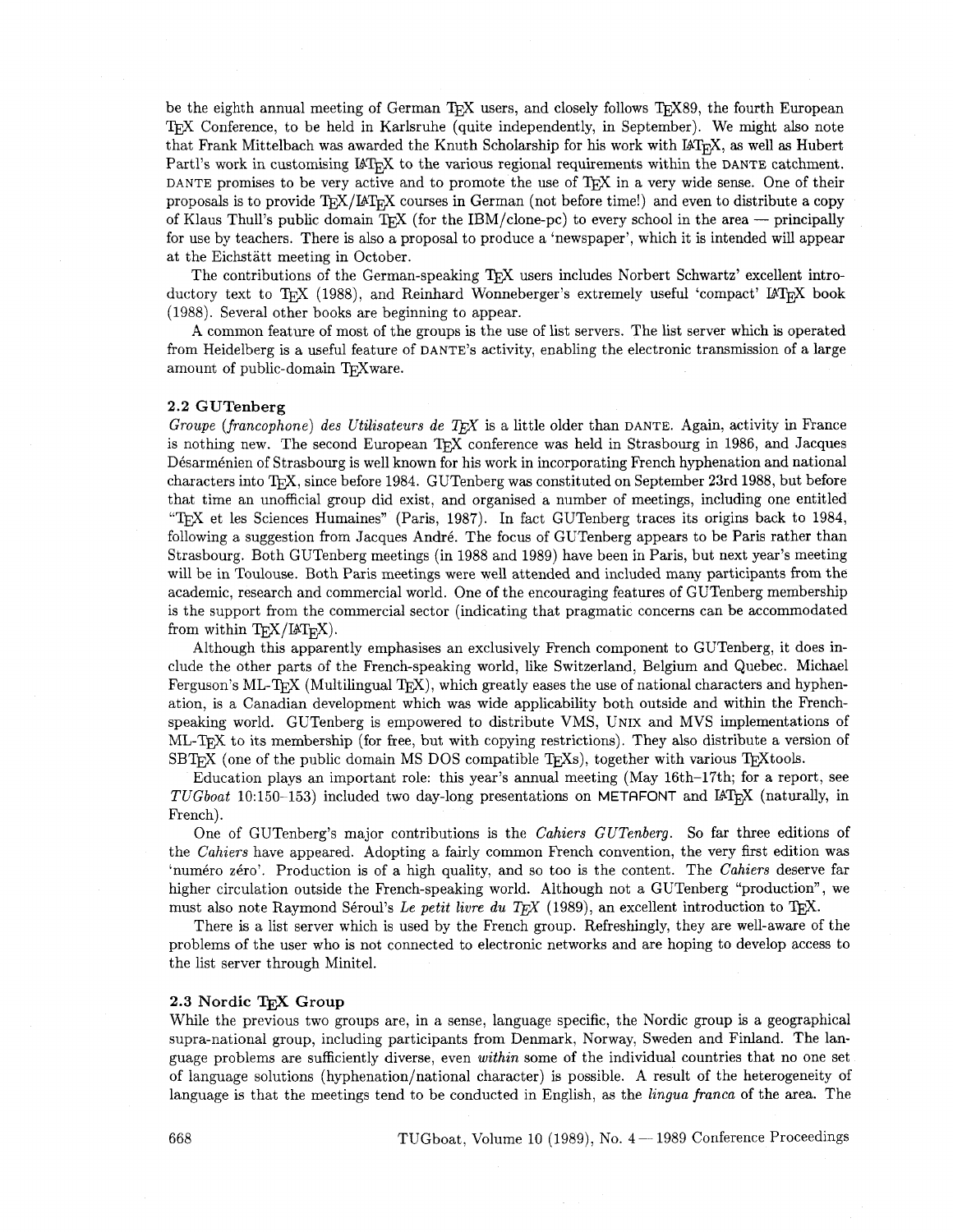reluctance of the French and German groups to use English (because it is not spoken by the majority of the membership) is not found here. This does carry with it the possible implication that Nordic  $T\not\!\!E X$ users may be drawn from the sector which has gone through an educational process which includes English as a foreign language. This may represent an ultimate restriction on the distribution of  $T_{\rm F}X$ to the academic and research areas, and a slowing down of its penetration to more general technical and non-technical document preparation. (Equally, it seems that almost everyone speaks English, to the extent that Swedes may reply in English to a question posed in Swedish by a Dane — perhaps the extent that Swedes may r scope for confusion is lessened!)

The Nordic group has had a number of meetings, and seems to be able to maintain a pattern of about one meeting per year — this year's was on June 12th (a report appeared in T<sub>E</sub>XIine 9:25-27). The structure is quite informal, although there is an organising committee elected each year. Being drawn from a number of constituent countries, this has to be a well-balanced affair, with representatives from each country. Unlike the other European groups, membership in this group is free.

T<sub>F</sub>X has been used in the Nordic countries for some considerable time. The first version of T<sub>F</sub>X which I ever used (TFX78 on a CDC NOS machine, driving an APS  $\mu$ -5 phototypesetter) was obtained from the University of Arhus in the early 1980s.

There is a short  $\text{LATEX}$  book by Steen Larsen,  $\text{LATEX}$  på Dansk (1989), produced at UNIC, in Danish, and a wealth of other introductory documentation in Norwegian, Finnish, and English. It is unfortunate that this material is not more widely known. Although few outside Finland may read Finnish, we can all appreciate the examples and the structure of such documents. This is probably a general point: there is undoubtedly support material available in France and Germany which does not surface outside those countries. It is inconceivable that they have no relevance to the rest of us. Sadly, the canonical TFX and LAT<sub>F</sub>X books are not really suitable for many beginning TFX/LAT<sub>F</sub>X users, excellent though they may be for the TEXpert and TEXnician.

Although there is no list server as such, the Nordic group is setting up an electronic mailing service over the Scandinavian Universities Network which will channel T<sub>F</sub>X news. They also plan to handle electronic enquiries over the net.

Many of the suggestions presented by the Nordic representatives for modifications to  $T_{\rm F}X$  (in order to handle foreign languages more easily) were suggested in a paper by Romberger and Sundblad in 1985 at the first European TEX Conference. That paper also makes quite explicit the problems generated by keyboards which replace some crucial T<sub>F</sub>X characters by national letters. Losing the  $\setminus$ ,  $\setminus$ ,  $\setminus$ , I: and I presents some interesting problems, and certainly delayed the adoption of  $\mu_{\text{TR}}$ .

#### 2.4 **Dutch Group**

The NTG (Nederlandse TEX Gebruikergroep), is about one year old. Their recent two-day meeting in Utrecht (June 29th-30th; for a report, see T<sub>E</sub>Xline 9:29-30) combined introductory courses on  $M_{\text{F}}X$ with a conventional conference. As a somewhat smaller grouping (Dutch is spoken by fewer people than either German or French), the Dutch are very aware of the need for international cooperation. Many of their concerns parallel those of other countries: the customisation of  $\mu_{Tr} X$  style files is a wheel which has been re-invented several times already, but the identification of the parts of lplain and the .sty files which require harmonisation have not been adequately documented at an international level, despite the applicability of a general solution to this particular problem. Both T<sub>E</sub>X and L<sup>A</sup>T<sub>E</sub>X are sometimes seen as unnecessarily "Anglo-Saxon" (whatever that means!), with embedded assumptions which are not truly warranted.

There are other  $\mathbb{I}\llbracket\mathcal{F}_K\rrbracket$  concerns: the adjustment, or creation, of genuine "European" styles is well overdue. We are all aware of the need to use international sized paper (usually A4), and the implicit which are not truly warranted.<br>
There are other  $LAT$ <sub>E</sub>X concerns: the adjustment, or creation, of genuine "European" styles is well<br>
overdue. We are all aware of the need to use international sized paper (usually A4), an from the rather narrow Addison-Wesley style typography exemplified by LAT<sub>E</sub>X. This is no criticism of LATEX. It is a criticism of all those of us who have sat idly by and who have not nailed our friendly local typographers and document designers to the wall to help us develop new, appropriate styles.

Like most other groups, NTG operate a list server. While this is really of use only to those on electronic networks, the NTG augments this by providing some style files and macros on pc disk.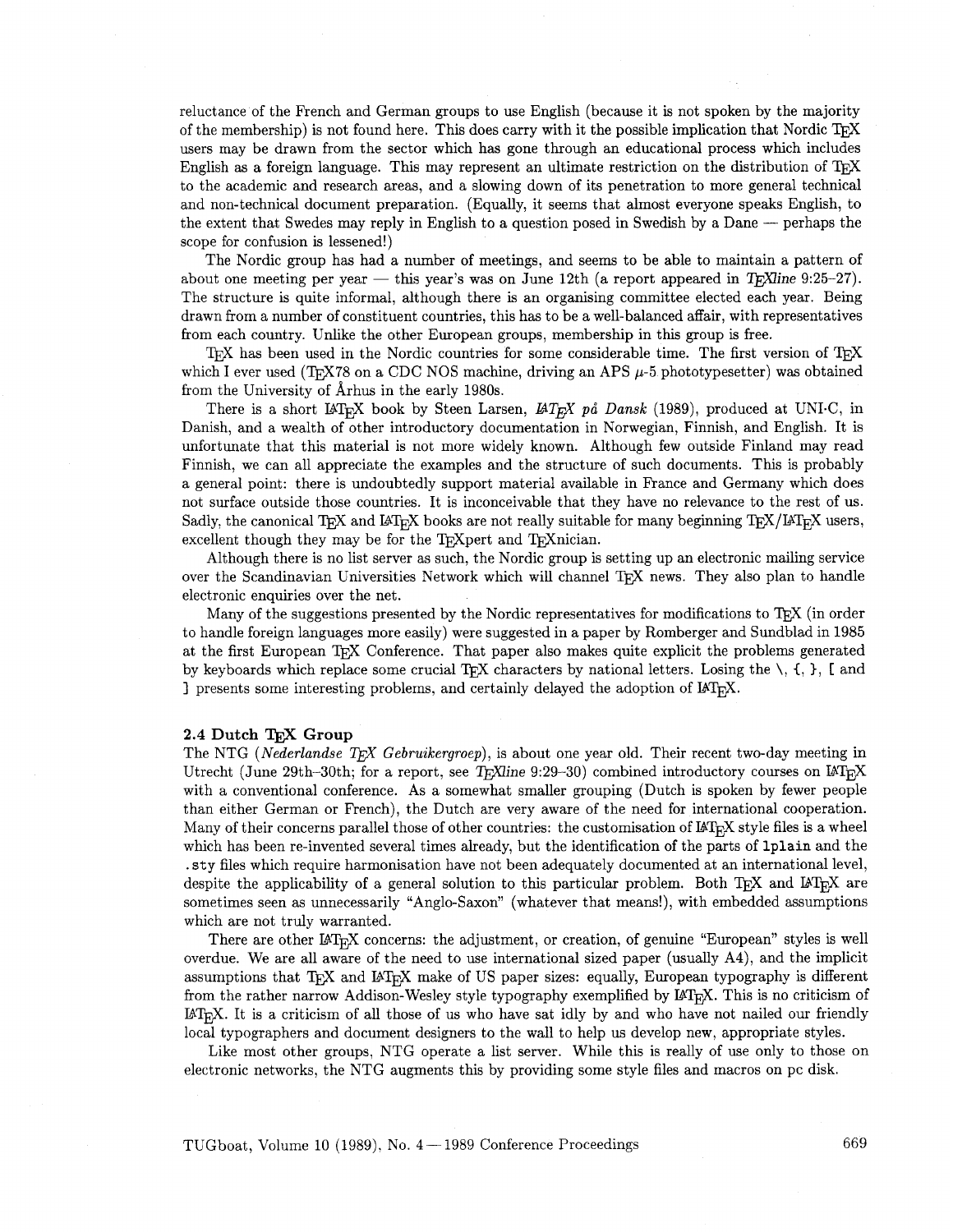#### **2.5 The UK TEX Group**

This group, which has not yet adopted a catchy title like DANTE or GUTenberg, has been formed in the last year or so. It is still being run by a non-elected organising committee, although this should have been rectified by October 1989, when the annual meeting will be held in Exeter. Despite its rather low-key approach, it has organised three meetings since December 1988: all were one-day affairs, but been rectined by October 1989, when the annual meeting will be field in Exeter. Despite its rather<br>low-key approach, it has organised three meetings since December 1988: all were one-day affairs, but<br>used different venues reports see T<sub>E</sub>Xline 8:17-18; 8:18-20; 9:20-22). It is perhaps a hallmark of the strength of the group that there have been dominant themes for the meetings (except the initial prototype). The intention is to have four one-day meetings each year, at a variety of locations. Historically though, the very first UK "T<sub>E</sub>X" meeting was probably the METAFONT meeting organized in Oxford on March 20th, 1987, by Charles Curran (for a report, see T<sub>F</sub>XIine 5:8-9).

It is difficult to separate the UK group entirely from the activity of the Aston T<sub>F</sub>X archive.<sup>1</sup> Thanks to the far-sightedness of Aston University and the efforts of Peter Abbott, an entire VAX  $11/780$ , together with a considerable amount of disk space, is dedicated to electronic T<sub>F</sub>Xware. This archive is probably the largest single collection of electronic TEX-related material in the world, and represents a unique resource. The archive is accessible over various electronic networks, and although it does not share the delight of using the otherwise ubiquitous IBM list servers, has comparable power and ease of use. **A** recent major re-organisation has made navigation through the archive somewhat easier. However a recurrent problem is the character corruption which occurs at one of the major gateways into and out of the JANET network. This has the effect of losing braces entirely and corrupting at least two other characters, in a two-to-one mapping. This minor problem greatly compromises any chance of using the archive in a global area network. It is hoped that this problem will soon be removed.

The user group is also considering how to make the archive accessible to those without JANET access, either through guest accounts, or other types of electronic (or even non-electronic) communication. Aston has also been the focus of  $UKTeX$ , a regular listing similar to T<sub>E</sub>Xhax. Although begun as a UK-specific listing, it now has a world-wide membership. An interesting feature of UKT<sub>F</sub>X is its regular Friday evening appearance (or, at least, transmission). Other listings might take note.

As a spin-off from part of the archive activites, an introductory book is being prepared. This is not a TEX book, but a background book which aims to be of use to implementors of TEX. It seeks to explain the inter-relationships between the various T<sub>E</sub>X tools. Although this information already not a T<sub>E</sub>X book, but a background book which aims to be of use to implementors of T<sub>E</sub>X. It seeks<br>to explain the inter-relationships between the various T<sub>E</sub>X tools. Although this information already<br>exists, it is availa or Stanford reports.

The UK was also the site of T<sub>F</sub>X88 (or T<sub>F</sub>Xeter), the 1988 European T<sub>F</sub>X conference. Joachim Lammarsch, of DANTE, says that it was here that "the idea of a German TpX society came into my mind". He then went on to try to bring together German users into a formal group. It was also at Exeter that the first moves were made towards a UK grouping. T<sub>F</sub>X88 was a very good, friendly meeting, attended by about the same number of people as the TUG meeting which followed in Montreal (August 1988).

It is curious that no books have yet appeared from the UK on T)\$ or UT\*, although rumours abound. Addison-Wesley, the nominal publisher of TFX material is known to have turned down proposals for such books from the UK, and it seems that it will be left to other publishers such as Oxford University Press, John Wiley and Sons, or even Ellis Horwood Publishers, to publish these. On the other hand, the newsletter  $T_F$ Xine has been produced and distributed since late 1984. Now in its ninth edition, it has gradually grown from about eight pages to a peak of forty pages (edition eight). Like the Cahiers, it covers a wider range of topics than TUGboat.

# 3. What of the Rest of Europe?

Curiously, although Italy was the site of the first T<sub>R</sub>X conference in Europe (1985), there appears to be no real focus for TFX users there. Equally, the lack of a user group in Eire is not inhibiting the hosting of the first TUG meeting in Europe, to be held in Cork in September 1990. Although there is at least one journal being produced with T<sub>E</sub>X in Spain, whatever individuals exist do not seem to

<sup>&</sup>lt;sup>1</sup> See next article, by Peter Abbott -Ed.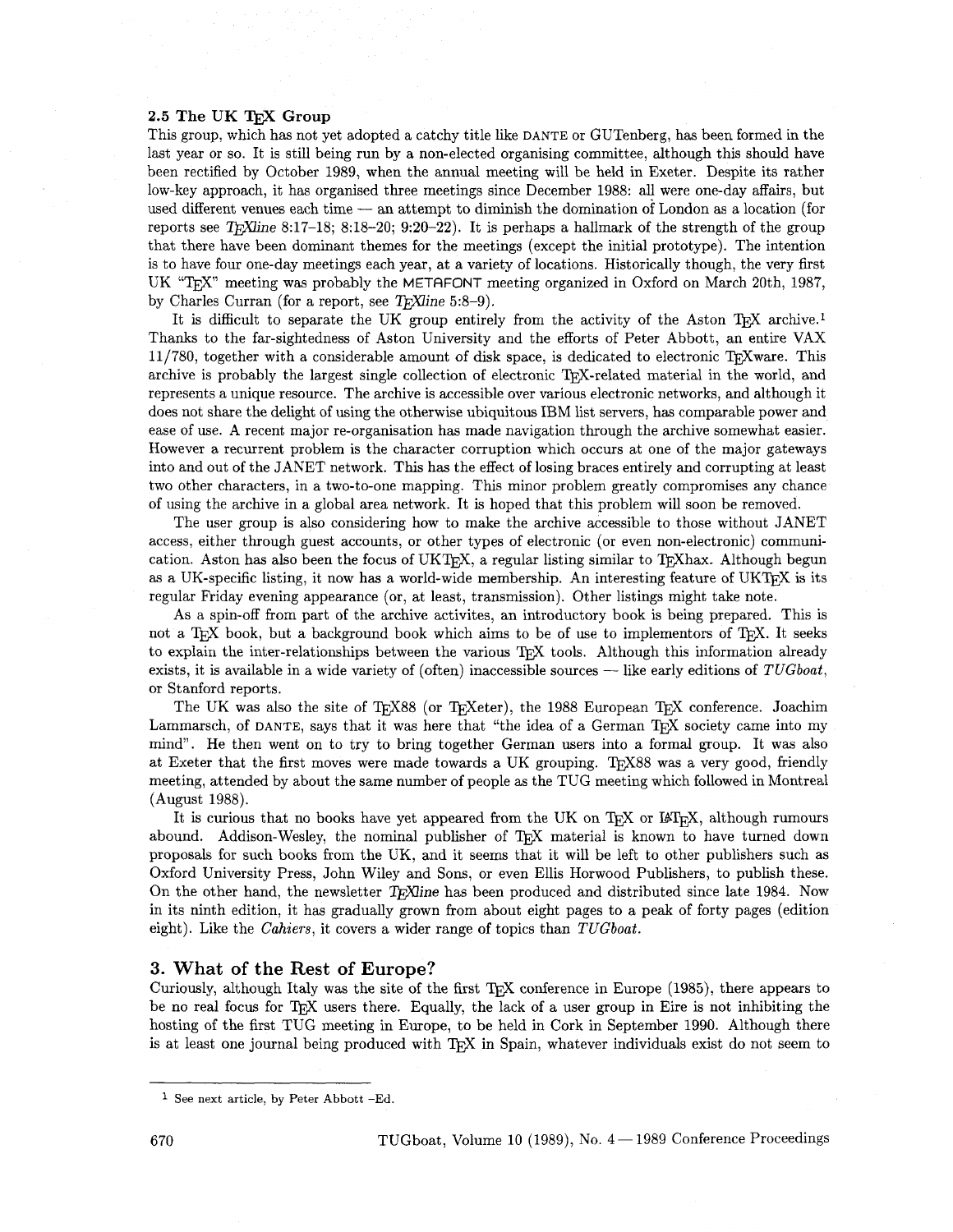have been drawn together yet.<sup>2</sup> In Israel (defining Europe rather widely), there are a number of active TEX workers, but again, no clear focus.

Clearly something is required. We will assume that user groups are useful phenomena. One of the useful suggestions made has been that a list server could be set up, specific for any national group. The list server could be almost anywhere, provided there is adequate electronic link up. Again this divides the world into haves and have nots, but provided we remain aware of the problem, it can probably be handled.

There is also the problem of Eastern Europe. The problem is mainly one of currency restrictions, rather than availability of computing hardware. The IBM pc (or clone) appears to have penetrated widely, although laser printers (and consumables) appear less readily available. It is difficult for TFX users in eastern Europe to join TUG (or to buy T<sub>E</sub>Xware). Nevertheless, there is a significant T<sub>E</sub>X presence in Poland, in Jugoslavia, and probably in the German Democratic Republic and the Soviet Union. The 1985 European TEX Conference Proceedings contain a paper about the problems involved in transferring T<sub>E</sub>X to an indigenous East European computer (Bien and Kołodziejska 1985), and since then some very sound work has been done in creating a Polish TFJ, which, among other concerns, handles the national characters which are not easily obtained through standard T<sub>F</sub>X  $-$  like the ogonek and the circle accent.

# 4. What are the Concerns of T<sub>E</sub>X Users in Europe?

Of course the concerns are as diverse as the concerns of T<sub>F</sub>X users elsewhere (perhaps more so than users in North America). But some key themes do keep cropping up.

#### 4.1 National Characters

The various national characters, including the accented characters, pose certain problems. The first of these is that T<sub>F</sub>X does not hyphenate beyond the point at which the first control sequence in a word occurs.<sup>3</sup> Another minor problem is the absence of the ogonek accents and the non-explicit presence of the circle accent. European languages use different conventions to indicate "quotes", for example, French uses «guillemets», and German tends to use quotes like "this".

#### 4.2 Hyphenation

The hyphenation algorithm used by T<sub>F</sub>X may be used by other languages, but the patterns have to be created for each language. Although this has been done for a good many languages, this does require an added degree of knowledge and research on the part of the ordinary user.

#### 4.3  $\mu$ T<sub>E</sub>X

The T<sub>E</sub>X tool of choice in Europe is LAT<sub>E</sub>X. It is interesting to speculate why - perhaps the slightly later diffusion of TEX and LATEX to Europe meant that by the time it arrived, LATEX was a stable product. I suspect that UTEX is actually used in North America much more than we commonly acknowledge. Perhaps one of the reasons that TUG courses have only taken off very slightly in Europe is TUG's tendency to offer courses on TEX rather than LATEX. TUG's perception of TEX has tended to be of TEX rather than IATEX, or even METAFONT.

#### 4.4  $\mathbb{F}_F X$  Customisation — The Language

As noted earlier, to use LAT<sub>F</sub>X outside the restriction of English requires some work. This has been completed for German, Dutch and French (at least). This information should be properly documented to make it easier for other language groups to emulate. There is no such thing as a TEX or IATEX problem which is "only of interest to our own language group".

#### 4.5  $\mathbb{F}$ <sub>F</sub>X Customisation - The Typography

BTEX styles are being generated to accommodate European styles, for publishers based in Europe,

TUGboat, Volume 10 (1989), No. 4 - 1989 Conference Proceedings **671** 

At the TUG conference I learned that a Spanish group was in the process of being organised.

In a major announcement at the Stanford meeting, Knuth outlined a proposed revision of TEX, to **v. 3.0,** which would include looking at the hyphenation problems -Ed.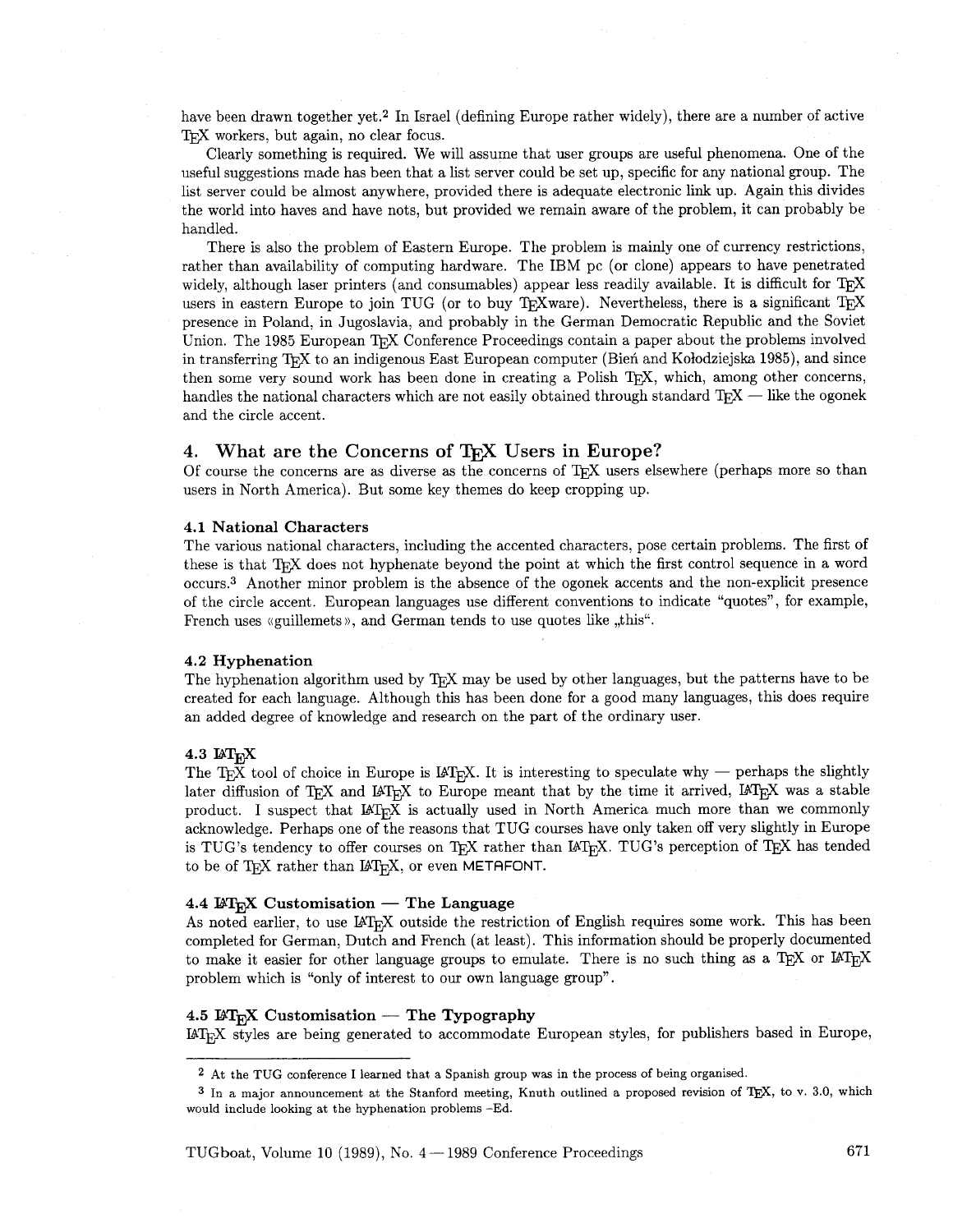but also for everyday needs. Many of us feel that the "received" IAT<sub>E</sub>X styles are rather "loose", with excessive white space for European expectations. It is clearly necessary to document any new styles so that others can use them (please).

#### 4.6 Education

It is not enough to assume that TEX courses in English are sufficient. As TEX, and especially  $\mu$ TEX spread out, we acquire users who do not necessarily understand, far less speak, English, **as** it is not the *lingua franca* that  $T_F X$  and  $IAT_F X$  are.

#### 4.7 Networking/List Servers

This is an area which will burgeon and penetrate everywhere, no matter what controls and directions we attempt to give it. It is difficult area to coordinate. Keeping track of what software is available where, or even which version is current, represents a real problem.

#### 4.8 Standards

This is by no means unique to Europe, but there is plenty of evidence of awareness of international standards in the document processing area, such as SGML (the Standard Generalized Markup Language), ODA (Office Document Architecture), and so on. There also seems to be a marked willingness trandards in the document processing area, such as SGML (the Standard Generalized Markup Language), ODA (Office Document Architecture), and so on. There also seems to be a marked willingness to adopt and adapt to these sta tions. Papers in which such standards have played an important role are to be found in the Cahiers, in all the European TFX conferences, and also in  $T_F X$  ine.

# **5. Contacts**

| DANTE:        | <b>DANTE</b><br>Research Center of the University of Heidelberg<br>Im Neuenheimer Feld 293<br>D-6900 Heidelberg 1<br>FRG<br>Bitnet: dante@dhdurz1    |
|---------------|------------------------------------------------------------------------------------------------------------------------------------------------------|
| GUTenberg:    | GUTenberg<br>$c/o$ IRISA<br>Campus Universitaire de Beaulieu<br>F-35042 Rennes Cedex<br>France<br>Uucp: gut@irisairisa.fr<br>Bitnet: ucir001@frors31 |
| Nordic Group: | Roswitha Graham<br>Royal Institute of Technology<br>S-100 44Stockholm<br>Sweden<br>Sunet (Internet): roswitha@admin.kth.se                           |
| NTG:          | Kees van der Laan<br>Rekencentrum RUG<br>Landleven 1<br>NL-9700 AV Groningen<br>The Netherlands<br>Bitnet: cgl@hgrrug5                               |
| UK group:     | UK TFX User Group<br>c/o Computing Service<br>Aston University                                                                                       |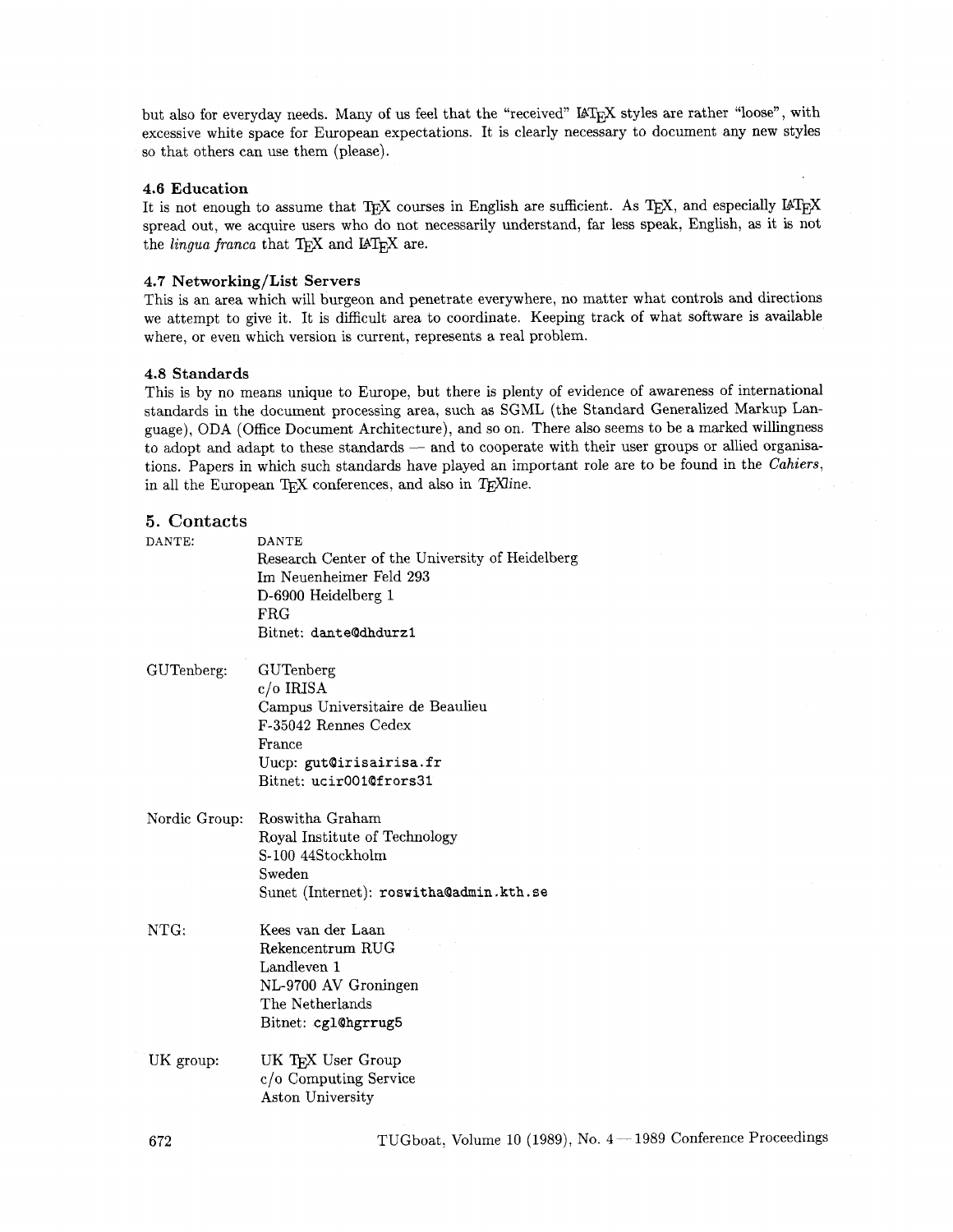Aston Triangle Birmingham B4 7ET UK Janet: abbottp**Quk.** ac. aston

#### **6. Acknowledgements**

I am grateful to the many people who have contributed directly and indirectly to this article. Although too numerous to be named individually, I must note in particular the helpful and generous contributions of Bernard Gaulle, Joachim Lamrnarsch, Kees van der Laan and Roswitha Graham.

# **Bibliography**

The following is a very partial and incomplete list of TEX- and IAT<sub>EX</sub>-related books which have been published in Europe.

Appelt, Wolfgang. *TFX für Fortgeschrittene*. Bonn: Addison-Wesley, 1988.

Briiggeman-Klein, Anne. *Einfuhrung in die Dokumentenverarbeitung* . Stuttgart: B.G. Teubner, 1989, 200pp.

de Bruin, Rob, Cornelis G. van der Laan, Jan R. Luyten and Herman F. Vogt. *Publiceren met LAT<sub>Fi</sub>X*. Amsterdam: CWI Syllabus 19, 1988, 196pp.

Désarménian, Jacques, ed. T<sub>F</sub>X for Scientific Documentation. Second European Conference, Strasbourg, France, June 1986. Berlin: Springer-Verlag, 1986, 204pp.

Kopka, Helmut.  $\mu_{T_K}$ *X: Eine Einführung*. Bonn: Addison-Wesley, 1988.

Larsen, Steen. *IATEX på Dansk.* Copenhagen: UNI.C, 1989, 111pp.

- Lehtonen, Ari. *AMS-TFX Ja Matemaattisen Tekstin Käsittely.* [*AMS-TFX and Mathematical Text* Processing]. Jyväskylä: Jyväskylän Yliopisto, 1988, 53pp + 6pp + 10pp + 33pp + 7pp.
- Lucarella, Dario, ed. *Proceedings of the First European Conference on T<sub>F</sub>X for Scientific Documentation.* Reading, Mass.: Addison-Wesley, 1985, 204pp.
- Nenonen, Liina. *PC TFX-opas.* [*PC TFX Manual*]. Jyväskylä: Jyväskylän Yliopiston Monistuskeskus, 1988, 76pp.
- Saarinen, Kauko. *TFX-alkeisopas.* [*TFX Beginners' Manual*]. Jyväskylä: Jyväskylän Yliopiston Monistuskeskus, 1989, 57pp. + appendices.
- Schwartz, Norbert. *Einführung in TEX*. Bonn: Addison-Wesley, 1988.
- Séroul, Raymond. Le petit livre de TEX. Paris: InterEditions, 1989, 317pp.
- Suhonen, Timo. *IAT<sub>E</sub>X-opas.* [*BT<sub>E</sub>X Manual*]. Jyväskylä: Jyväskylän Yliopiston Monistuskeskus, 1988, 63pp.

Wonneberger, Reinhard. *LAT<sub>E</sub>X Kompaktführer*. Bonn: Addison-Wesley, 1988, 141pp.

#### **References**

Bien, Janusz S., and Hanna Kołodziejska. "T<sub>F</sub>X for RIAD Computers." Pp. 133-140 in *Proceedings of the First European Conference on TFX for Scientific Documentation, Dario Lucarella, ed.* Reading, Mass.: Addison-Wesley, 1985.

Clark, Malcolm. "METAFONT meets at Oxford." **mine** 5:8-9, 1987.

Clark, Malcolm. "Nordic T<sub>F</sub>X." T<sub>F</sub>Xline 9:25-27, 1989.

Clark, Malcolm. "Nederlandse TEX Gebruikergroep." TEXIine 9:29-30.

Clark, Malcolm. "Réflexions sur le Congrès GUTenberg." *TUGboat* 10(2):150-153.

Hewlett, Carol. "UK TEX Users' Group." TEXIine 8:17-19, 1988.

Osborne, David. "Notes on 1st meeting, UK TFX Users Group." TFXine :20-22, 1989.

Rahtz, Sebastian P. Q. "A UK TFX Users Group?." TFXIine 8:20-22, 1988.

Romberger, Staffan, and Yngve Sundblad. "Adapting TEX to Languages that Use Latin Alphabetic Characters." Pp. 27-40 in *Proceedings of the First European Conference on T<sub>F</sub>X for Scientific Documentation,* Dario Lucarella, ed. Reading, Mass.: Addison-Wesley, 1985.

TUGboat, Volume 10 (1989), No.  $4-1989$  Conference Proceedings 673